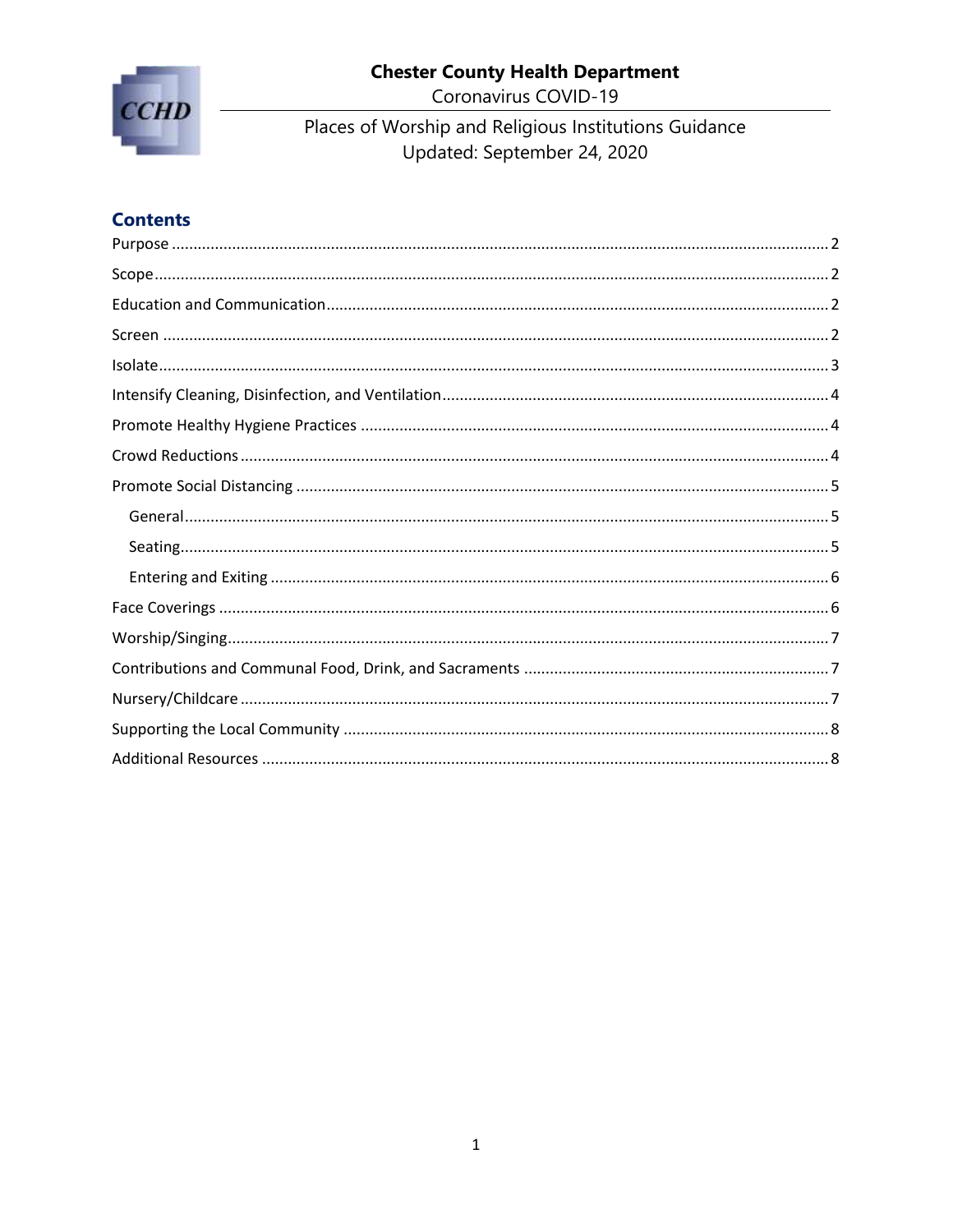Coronavirus COVID-19



Places of Worship and Religious Institutions Guidance Updated: September 24, 2020

#### **Purpose**

These sector specific COVID-19 safety standards for places of worship and religious institutions are issued to provide recommendations to help protect against the spread of COVID-19 as inperson services resume.

#### <span id="page-1-0"></span>**Scope**

These standards apply to all places of worship and religious institutions, and all services and activities including regular and holiday services, weddings, funerals, and wakes.

## <span id="page-1-1"></span>**Education and Communication**

- Places of worship and religious institutions should educate staff and congregants about symptoms and prevention of COVID-19.
	- o Communicate to members and workers that if they are feeling sick, are exhibiting any of the following symptoms (fever, cough, shortness of breath, chills, muscle pain, headache, sore throat, or new loss of taste or smell), or have potentially been exposed to someone with confirmed or suspected COVID-19, then they should not attend services in-person.
	- o A potential exposure means having household contact or having close contact (within 6 feet) with an individual with confirmed or suspected COVID-19 for a prolonged period of time (over 10 minutes) while the person is symptomatic or 48 hours before symptoms developed.
	- o Persons who are particularly vulnerable to COVID-19 according to the Centers for [Disease Control](https://www.cdc.gov/coronavirus/2019-ncov/need-extra-precautions/people-at-increased-risk.html) (e.g., due to age or underlying conditions) are encouraged to stay home.
- Post prominent signs at entrances and in staff break rooms (if applicable):
	- o Asking people who are sick or who have had contact with someone with COVID-19 within the past 14 days not to enter.
	- o Encouraging people to cover coughs or sneezes.
	- o Mandating physical distancing of at least 6 feet.
	- o Mandating that all staff and congregants wear masks.

#### <span id="page-1-2"></span>**Screen**

• Screen every staff member for symptoms before every shift utilizing the Chester County Health Department's [COVID-19 Screening Guidance for Employers.](https://www.chesco.org/DocumentCenter/View/54059/COVID-19-Screening-Guide_NonCCHD?bidId=)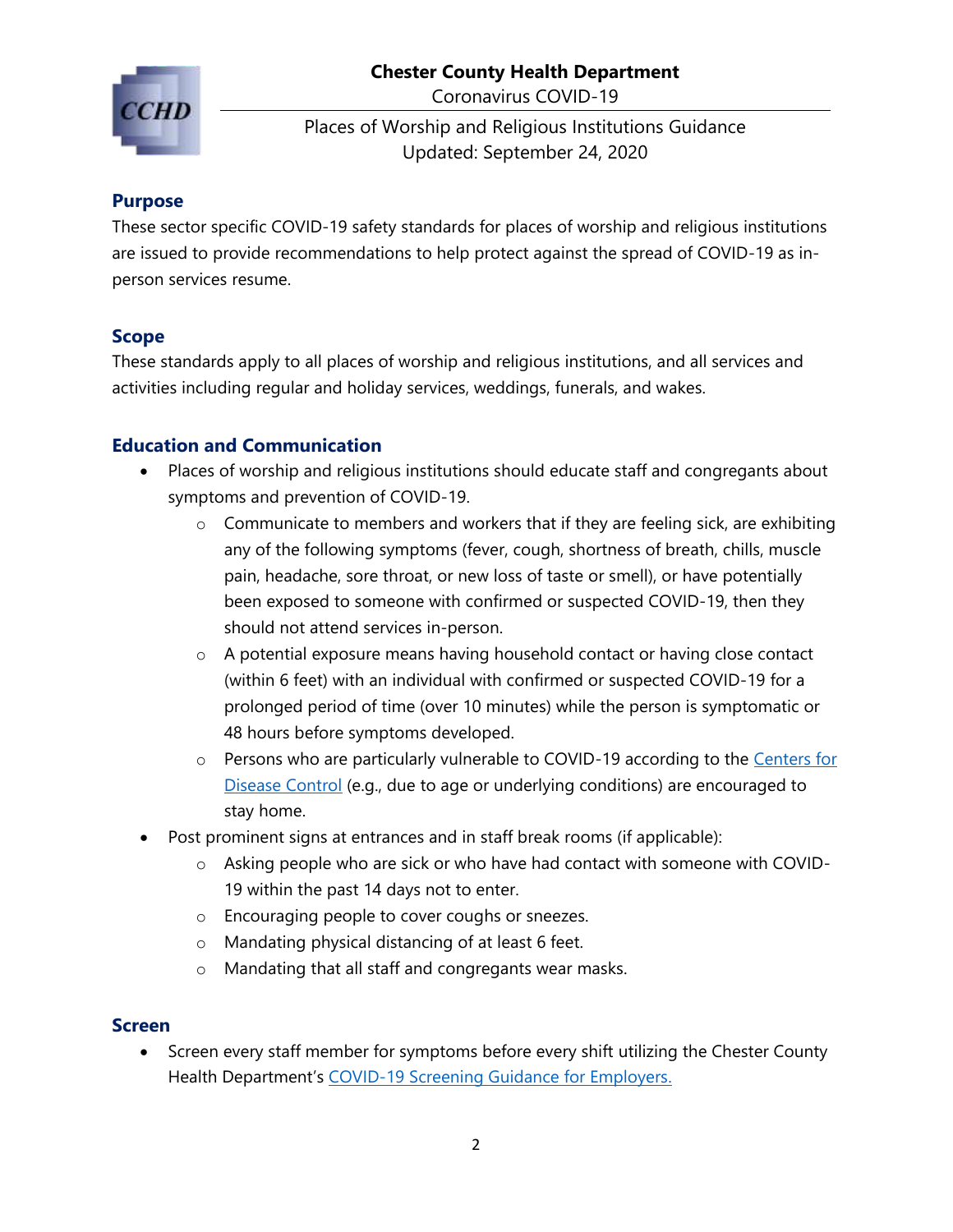Coronavirus COVID-19



Places of Worship and Religious Institutions Guidance Updated: September 24, 2020

#### <span id="page-2-0"></span>**Isolate**

- Plan for when a staff member or congregant becomes sick
	- o Maintain an attendance roster for all activities attended by staff and/or congregants in case it is needed for contact tracing. In the event that a staff member of congregant becomes COVID-19 positive, the individual will be contacted by the Health Department and encouraged to share a list of contacts with the Health Department for contract tracing to prevent the spread of COVID-19.
	- $\circ$  Identify an area to separate anyone who exhibits [symptoms](https://www.cdc.gov/coronavirus/2019-ncov/symptoms-testing/symptoms.html) of COVID-19 during hours of operation, and ensure that children are not left without adult supervision.
	- o Establish procedures for safely transporting anyone who becomes [sick](https://www.cdc.gov/coronavirus/2019-ncov/symptoms-testing/symptoms.html) at the facility to their home or a healthcare facility.
	- $\circ$  Notify local health officials if a person diagnosed with COVID-19 has been in the facility and communicate with staff and congregants about potential exposure while maintaining confidentiality as required by the Americans with Disabilities Act (ADA) or other applicable laws and in accordance with religious practices.
	- $\circ$  Advise those with [exposure](https://www.cdc.gov/coronavirus/2019-ncov/php/public-health-recommendations.html) to a person diagnosed with COVID-19 to stay home [and self-monitor](https://www.cdc.gov/coronavirus/2019-ncov/if-you-are-sick/quarantine.html) for symptoms, and follow [CDC guidance](https://www.cdc.gov/coronavirus/2019-ncov/if-you-are-sick/steps-when-sick.html) if symptoms develop.
	- $\circ$  Close off areas used by the [sick](https://www.cdc.gov/coronavirus/2019-ncov/symptoms-testing/symptoms.html) person and do not use the area until after cleaning and disinfection. Ensure [safe and correct application](https://www.cdc.gov/coronavirus/2019-ncov/community/disinfecting-building-facility.html) of disinfectants and keep disinfectant products away from children.
- Advise staff and congregants with [symptoms](https://www.cdc.gov/coronavirus/2019-ncov/symptoms-testing/symptoms.html) of COVID-19 or who have tested positive for COVID-19 not to return to the facility until they have met CDC's [criteria to](https://www.cdc.gov/coronavirus/2019-ncov/if-you-are-sick/steps-when-sick.html)  [discontinue home isolation.](https://www.cdc.gov/coronavirus/2019-ncov/if-you-are-sick/steps-when-sick.html)
- Implement flexible sick leave and related flexible policies and practices for staff (e.g., allow work from home, if feasible), and provide requested reasonable accommodation absent undue hardship to individuals with disabilities under the [Americans](https://www.eeoc.gov/facts/pandemic_flu.html) with [Disabilities](https://www.eeoc.gov/facts/pandemic_flu.html) Act (ADA) or other applicable laws and in accordance with religious practices.
- Monitor absenteeism and create a roster of trained back-up staff.
- Designate a staff person to be responsible for responding to COVID-19 concerns. Staff, clergy, volunteers, and congregants should know who this person is and how to contact them if they become sick or are around others diagnosed with COVID-19. This person should also be aware of state or local regulatory agency policies related to group gatherings.
- As volunteers often perform important duties (e.g., greeters, ushers, childcare), consider similar monitoring, planning, and training for them. Consider that volunteer and staffing may need to increase to implement cleaning and safety protocols and to accommodate additional services with reduced attendance.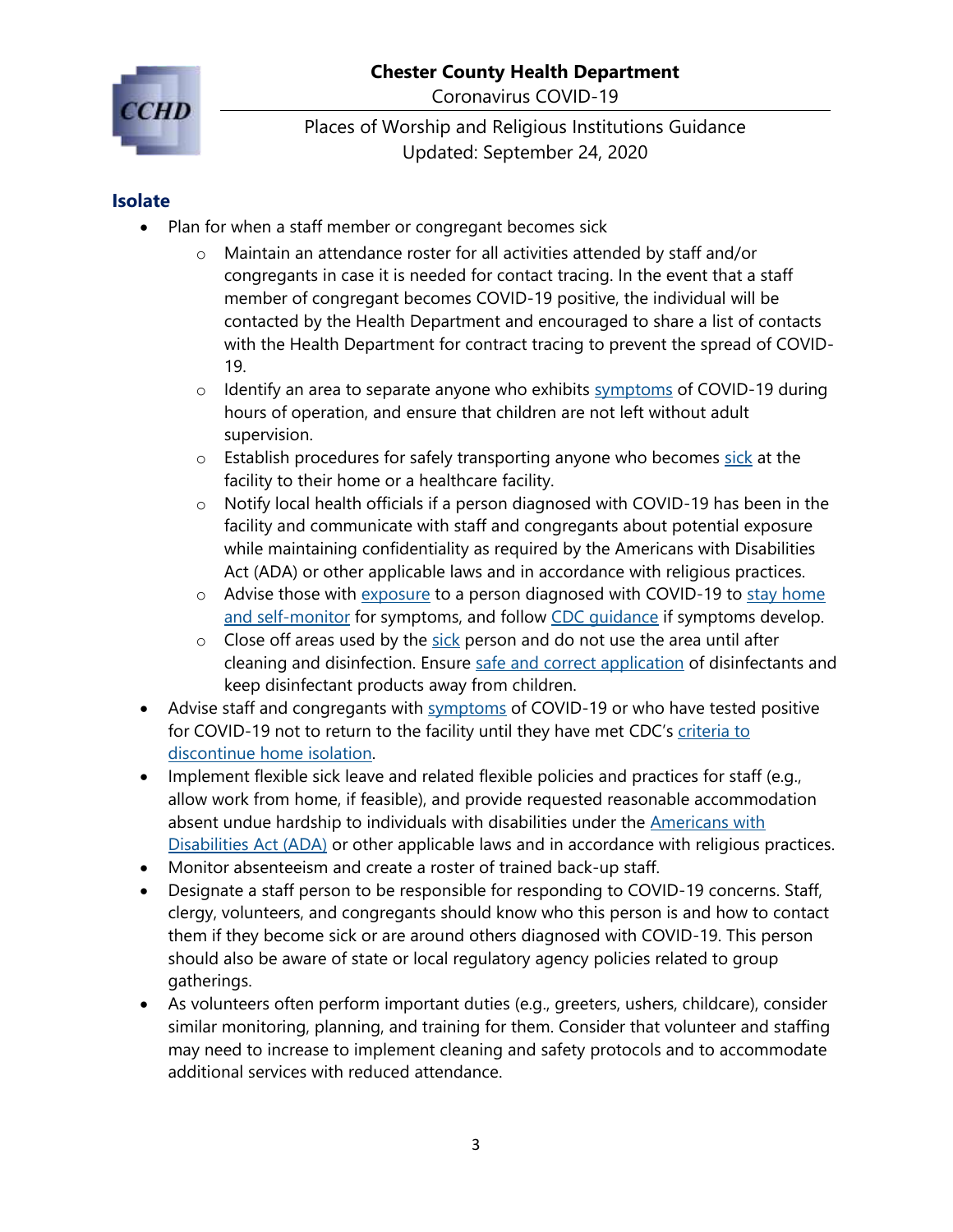Coronavirus COVID-19



Places of Worship and Religious Institutions Guidance Updated: September 24, 2020

## <span id="page-3-0"></span>**Intensify Cleaning, Disinfection, and Ventilation**

- Places of worship and religious institutions should be cleaned and disinfected between each service or at least every 4 hours, including disinfection of heavy transit areas, hightouch surfaces, and shared objects (e.g., doorknobs, bathrooms, microphones, shared instruments) See [CDC guidance](https://www.cdc.gov/coronavirus/2019-ncov/community/disinfecting-building-facility.html) for details.
- Clean spaces and items used by staff or congregants between uses unless those items remain unused for at least 4 days between uses. Spaces that remain empty for at least 4 days do not require special cleaning.
- Develop a schedule of increased, routine cleaning and disinfection.
- Avoid use of items that are not easily cleaned, sanitized, or disinfected.
- Ensure that ventilation systems operate properly and increase circulation of outdoor air as much as possible by opening windows and doors, using fans, etc. Do not open windows and doors if they pose a safety risk to children using the facility.
- If a place of worship or religious institution learns that an individual with COVID-19 attended a service or otherwise entered the place of worship or religious institution, it shall conduct a deep cleaning and disinfecting consistent with the Centers for Disease [Control guidance.](https://www.cdc.gov/coronavirus/2019-ncov/community/disinfecting-building-facility.html)

# <span id="page-3-1"></span>**Promote Healthy Hygiene Practices**

- Encourage staff and congregants to maintain good hand hygiene, [washing hands](https://www.cdc.gov/handwashing/when-how-handwashing.html) with soap and water for at least 20 seconds.
- Have adequate supplies to support healthy hygiene behaviors, including soap, hand sanitizer with at least 60 percent alcohol (for those who can safely use hand sanitizer), tissues, and no-touch trash cans.
- Encourage staff and congregants to cover coughs and sneezes with a tissue or use the inside of their elbow. Used tissues should be thrown in the trash and hands washed.
- Whenever soap and water are not readily available, hand sanitizer with at least 60% alcohol can be used.
- Consider posting signs on how to [stop the spread](https://www.cdc.gov/coronavirus/2019-ncov/downloads/stop-the-spread-of-germs-11x17-en.pdf) of COVID-19 and how to promote [everyday protective measures,](https://www.cdc.gov/coronavirus/2019-ncov/prevent-getting-sick/prevention-H.pdf) such as washing hands, covering coughs and sneezes, and [properly wearing a face covering.](https://www.chesco.org/ImageRepository/Document?documentID=54492)

# <span id="page-3-2"></span>**Crowd Reductions**

• Places of worship and religious institutions are encouraged, to the extent feasible, to hold services virtually or outdoors and to ensure that attendees who are not from the same immediate household are spaced at least 6 feet apart.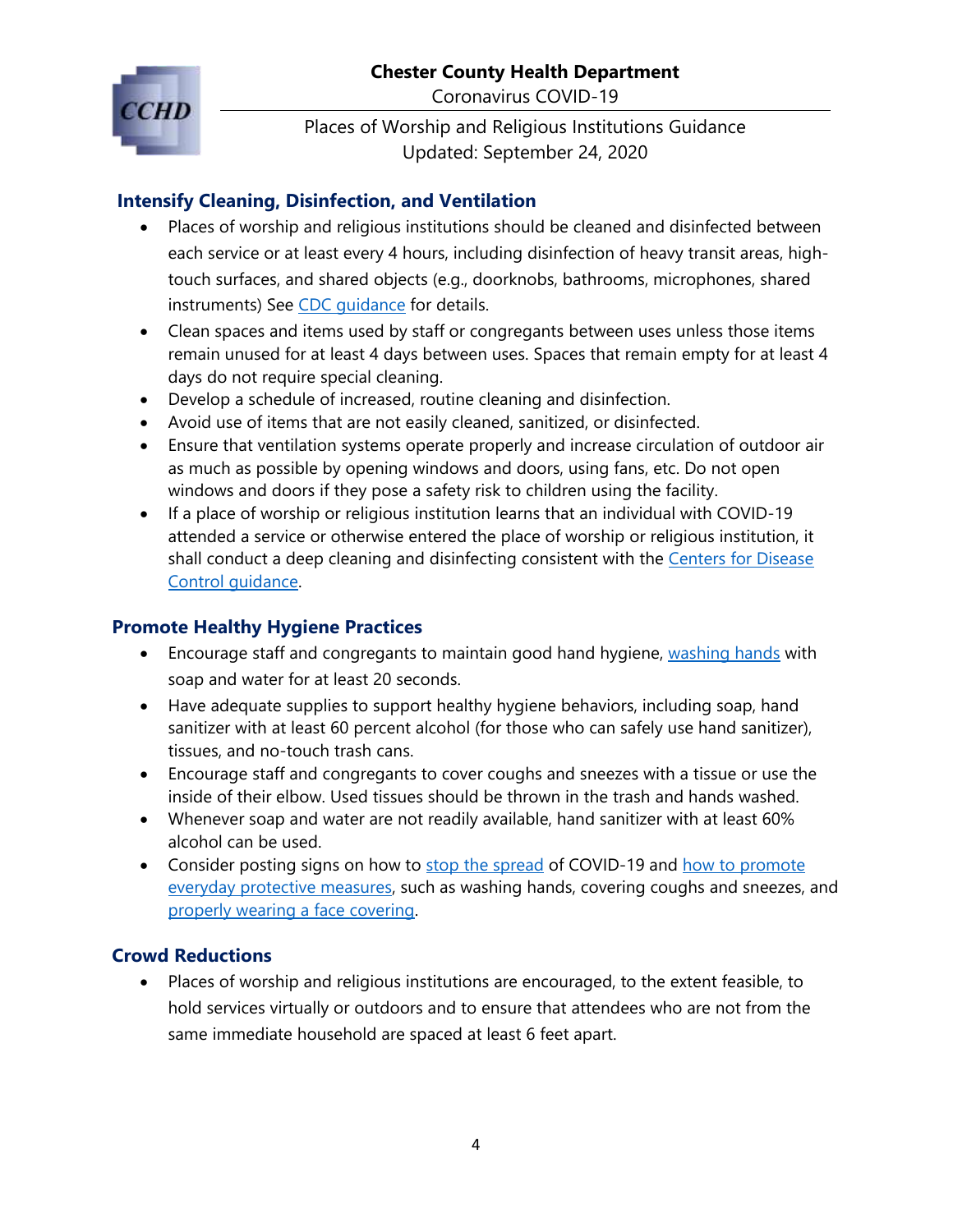#### **Chester County Health Department** Coronavirus COVID-19

Places of Worship and Religious Institutions Guidance Updated: September 24, 2020

- If feasible, places of worship and religious institutions are encouraged to arrange online sign-up for services in advance in order to monitor and prevent overcrowding or turning congregates away.
- If possible, offer staggered service times to increase physical distancing.
- Continue to offer remote service options even after in-person services resume to offer a safe option to those at high risk and to allow for greater physical distancing of in-person attendees.
- The virus that causes COVID-19 is thought to spread mainly from person to person and mainly through respiratory droplets produced when an infected person coughs, sneezes, or talks. Spread is more likely when people are in close contact with one another (within about 6 feet) including group gatherings of varying sizes. The Health Department does not currently provide recommendations on specific maximum numbers for indoor or outdoor gatherings. We do, however, strongly recommend that organizers of events and gatherings at indoor and outdoor venues ensure that key prevention measures are implemented - social distancing of 6 feet, access to handwashing/hand sanitizer, as well as requiring face coverings to reduce the risk of this virus spreading in group settings.

# <span id="page-4-0"></span>**Promote Social Distancing**

#### <span id="page-4-1"></span>**General**

- Promote social distancing at services and other gatherings, ensuring that clergy, staff, choir, volunteers and attendees at the services follow social distancing, as circumstances and faith traditions allow, to lessen their risk.
- Use signage, floor decals, or other visual cues to encourage individuals/family groups to space themselves at least 6 feet from others.
- Separate service leader from the front row of congregants and from other service leaders by at least 20 feet (6 feet is likely to be inadequate because of vocal projection and/or singing).
- Consistent with the community's faith tradition, consider temporarily limiting the sharing of frequently touched objects, such as worship aids, prayer rugs, prayer books, hymnals, religious texts and other bulletins, books, or other items passed or shared among congregants, and encouraging congregants to bring their own such items, if possible, or photocopying or projecting prayers, songs, and texts using electronic means.

#### <span id="page-4-2"></span>**Seating**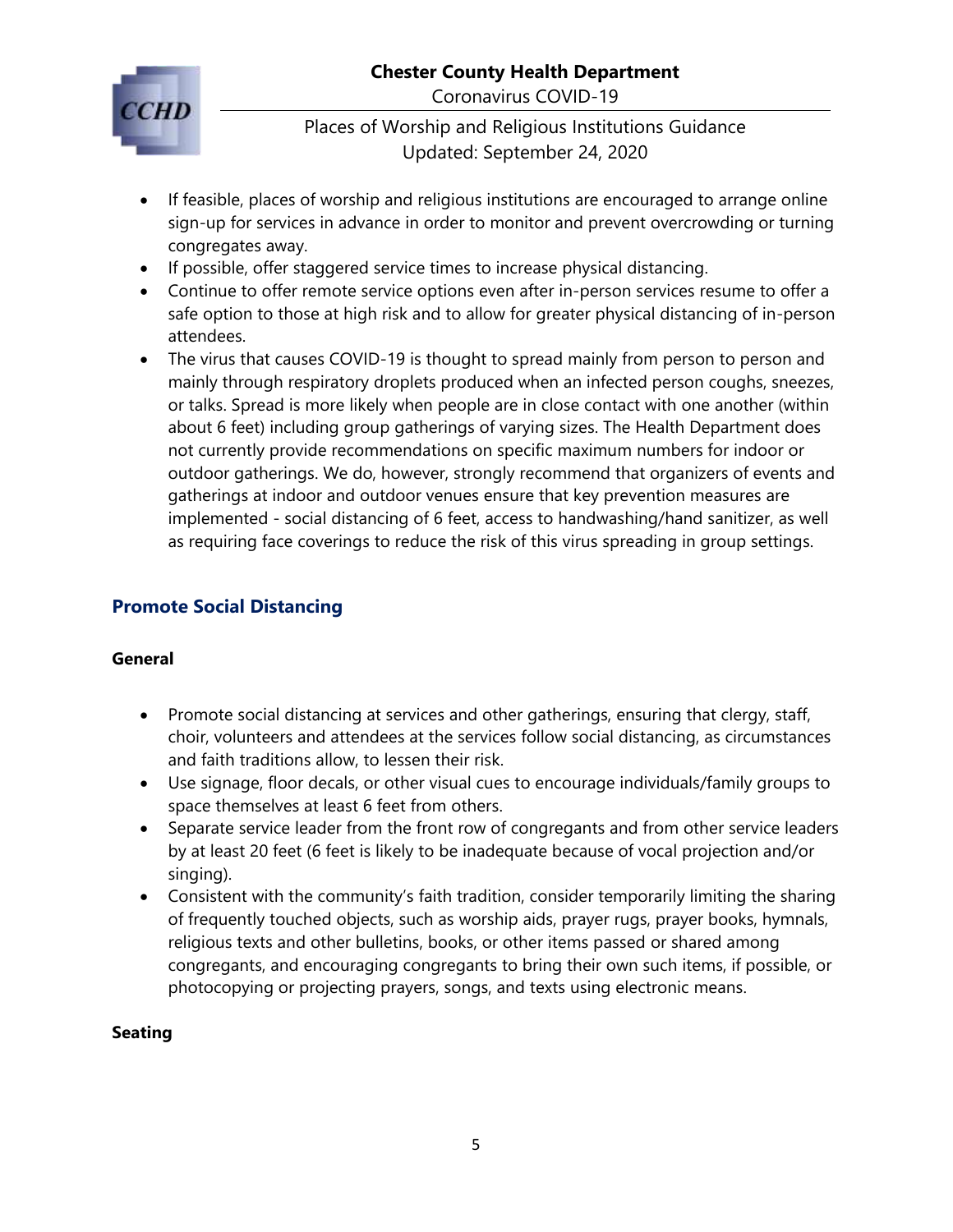Coronavirus COVID-19

## Places of Worship and Religious Institutions Guidance Updated: September 24, 2020

- Attendees who are not part of the same immediate household must be seated at least 6 feet apart. Members of the same immediate household are permitted to sit together and less than 6 feet apart.
- If there is fixed seating, rows of chairs or pews should be blocked off and kept empty so that congregants can only sit in every 3rd row to allow for sufficient distancing between rows.
- For gatherings where congregants pray on mats, separate mats by at least 6 feet or use other visual cues to congregants to separate.
- Promote ventilation for enclosed spaces where possible. For example, consider opening windows and doors to allow airflow.

## <span id="page-5-0"></span>**Entering and Exiting**

- Use signage floor markings to have one-way aisles or otherwise direct attendees to follow certain pathways for entering and exiting the service.
- If a line forms outside of the service, those waiting should be directed to maintain social distancing. Tape, floor decals, or other markings on the ground outside of places of worship and religious institutions should be placed to encourage attendees to maintain social distancing of at least 6 feet.
- Staff should direct people in high traffic areas to help maintain social distancing.
- Officiants or other staff should direct successive, row-by-row exiting.
- Consider using contactless door openers to avoid having each person touch door handles.

# <span id="page-5-1"></span>**Face Coverings**

- All attendees and staff must wear face coverings or masks in accordance with the Order [of the Secretary of the Pennsylvania Department of Health](https://www.governor.pa.gov/wp-content/uploads/2020/07/20200701-SOH-Universal-Face-Coverings-Order.pdf) Requiring Universal Face [Coverings](https://www.governor.pa.gov/wp-content/uploads/2020/07/20200701-SOH-Universal-Face-Coverings-Order.pdf) inside and while entering and exiting places of worship, religious institutions, or otherwise participating in in-person services, except when a person meets the exceptions of identified in the Order. Additional information about the Order can be found at [Universal Face Coverings Order FAQ.](https://www.health.pa.gov/topics/disease/coronavirus/Pages/Guidance/Universal-Masking-FAQ.aspx)
- An individual does not need to provide documentation that the individual fits within an exception to the Order.
- Places of worship and religious institutions may refuse entry to a person who refuses to wear a face covering or mask for non-medical reasons.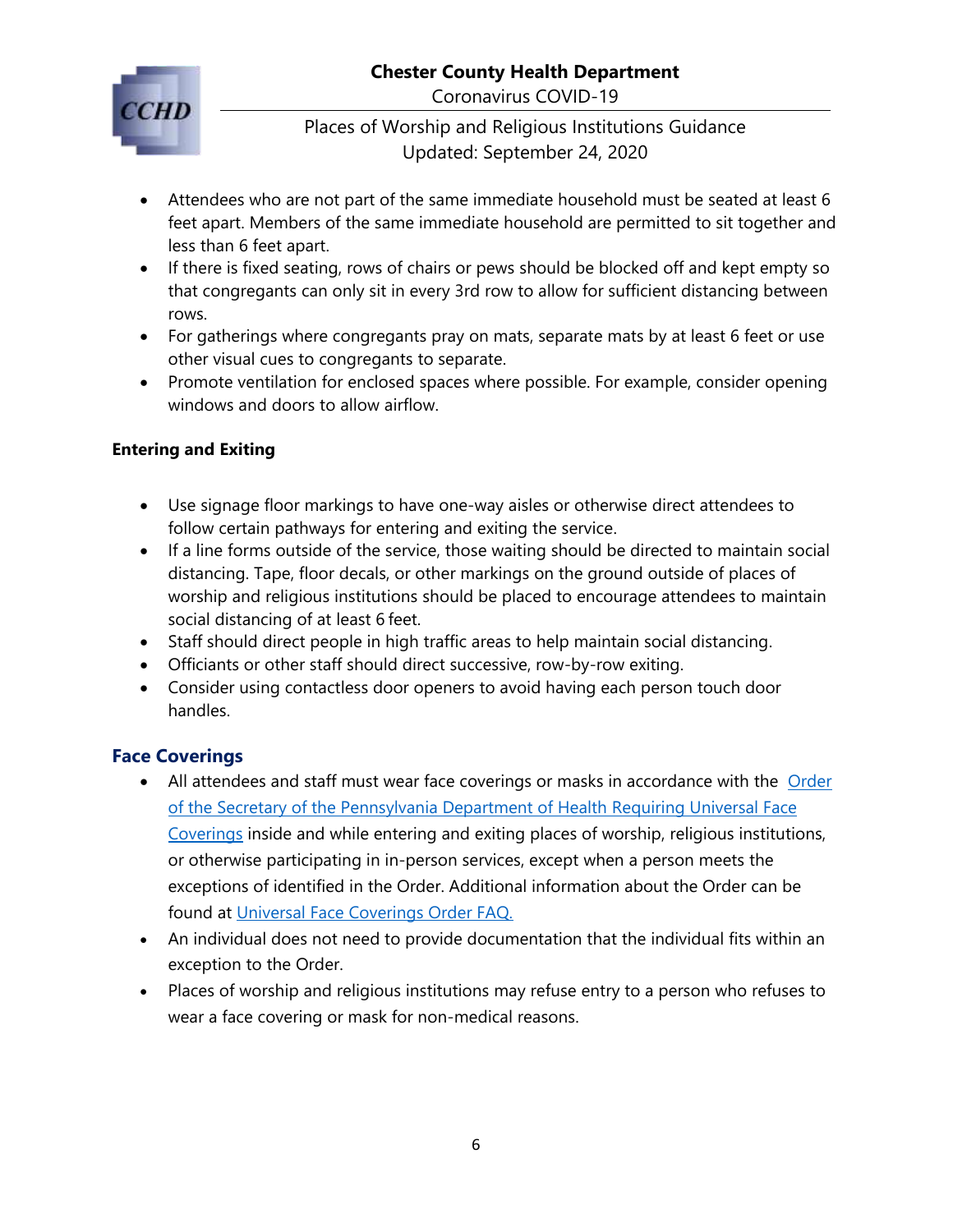Coronavirus COVID-19



Places of Worship and Religious Institutions Guidance Updated: September 24, 2020

## <span id="page-6-0"></span>**Worship/Singing**

- If it is customary to have the service leader or celebrant sing, place a clear plastic shield/barrier that extends well above the service leader's head between the service leader and the congregation.
- Do not allow choir practice or performance, or any group singing until public health authorities have given guidance on the safety of group singing.
- Ask that congregants NOT sing (see above). Humming (inside a mask) and clapping are safer ways for congregants to participate.

#### <span id="page-6-1"></span>**Contributions and Communal Food, Drink, and Sacraments**

- Places of worship and religious institutions are encouraged to modify the means to collect any financial contributions from attendees so as to eliminate shared contribution trays and baskets and to minimize contact. Consider setting up a no-touch method to collect contributions, and encouraging contributions through mail or electronic means.
- Places of worship and religious institution are encouraged to modify communal rituals, such as taking communion or passing of the peace, so as to limit contact with others.
- Consider distributing, where applicable, prepackaged communion or sacraments.
- Food and drink should not be served or consumed at services or gatherings until further notice.
- Places of worship and religious institutions shall not have communal gathering pre- or post-service (e.g., coffee hours or other food services).
- Places of worship and religious institutions running food pantries or other prepackaged food distribution may continue to do so.

#### <span id="page-6-2"></span>**Nursery/Childcare**

- If a nursery or childcare will be provided during services and events, refer to CDC's information on [preventing the spread of COVID-19 in childcare settings](https://www.cdc.gov/coronavirus/2019-ncov/community/schools-childcare/guidance-for-childcare.html) and adapt as needed for your setting.
- If holding summer day camps, refer to CDC's information on [youth and summer](https://www.cdc.gov/coronavirus/2019-ncov/community/schools-childcare/summer-camps.html)  [camps](https://www.cdc.gov/coronavirus/2019-ncov/community/schools-childcare/summer-camps.html) and adapt as needed.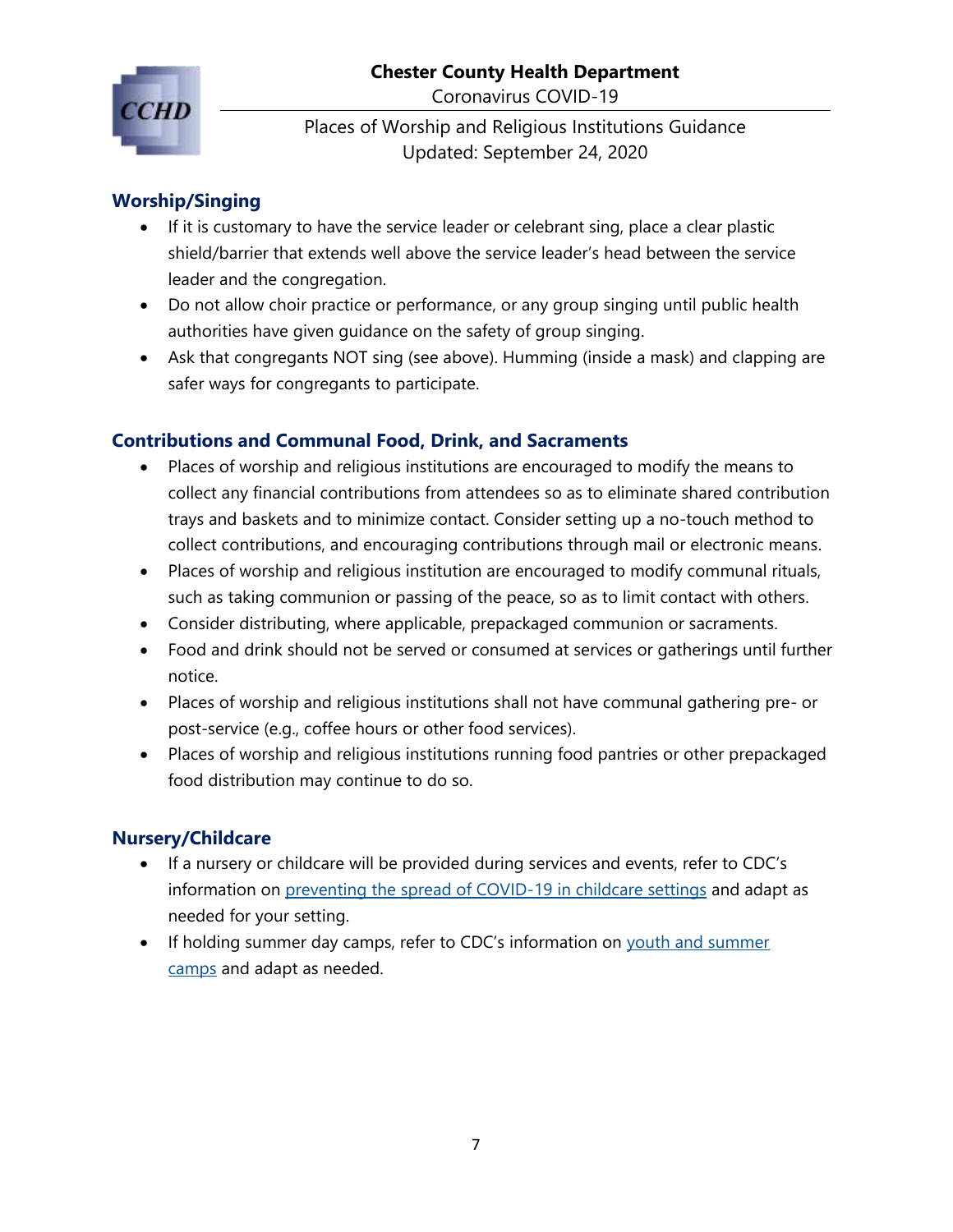

Coronavirus COVID-19

Places of Worship and Religious Institutions Guidance Updated: September 24, 2020

## <span id="page-7-0"></span>**Supporting the Local Community**

Leaders should talk to staff and members about their concerns, as well as the potential fears and anxiety that may result from rumors or misinformation. Be sure to share resources that provide reliable COVID-19 information and speak out to prevent stigma and discrimination.

Consider how your organization is uniquely able to assist the local community. Congregations and organizations with experience working with underserved communities (e.g., people who are incarcerated, people who are experiencing homelessness, immigrants, refugees, those with limited English proficiency, single-parent families, public housing residents, migrant-, farm-, and other low-wage workers) can work with the Chester County Health Department and other community groups to ensure these groups receive appropriate care and services. Determine whether your organization can help ensure care and services for vulnerable populations, whether serving as central distribution sites for food, water, supplies, or medicine, a COVID-19 testing site, a vaccination site, or in another way.

## <span id="page-7-1"></span>**Additional Resources**

#### **Stop the Spread of Germs 11x17 Poster**

- English: [https://www.cdc.gov/coronavirus/2019-ncov/downloads/stop-the-spread-of](https://www.cdc.gov/coronavirus/2019-ncov/downloads/stop-the-spread-of-germs-11x17-en.pdf)[germs-11x17-en.pdf](https://www.cdc.gov/coronavirus/2019-ncov/downloads/stop-the-spread-of-germs-11x17-en.pdf)
- Spanish: [https://www.cdc.gov/coronavirus/2019-ncov/downloads/stop-the-spread-of](https://www.cdc.gov/coronavirus/2019-ncov/downloads/stop-the-spread-of-germs-11x17-sp.pdf)[germs-11x17-sp.pdf](https://www.cdc.gov/coronavirus/2019-ncov/downloads/stop-the-spread-of-germs-11x17-sp.pdf)

#### **Preventative Actions to Help Protect Yourself and Others**

• Please Wear a Cloth Face Covering: [https://www.cdc.gov/coronavirus/2019](https://www.cdc.gov/coronavirus/2019-ncov/downloads/cloth-face-covering-building-entrance.pdf) [ncov/downloads/cloth-face-covering-building-entrance.pdf](https://www.cdc.gov/coronavirus/2019-ncov/downloads/cloth-face-covering-building-entrance.pdf)

#### **Wash Your Hands**

- English: [https://www.cdc.gov/handwashing/pdf/wash-your-hands-poster-english-](https://www.cdc.gov/handwashing/pdf/wash-your-hands-poster-english-508.pdf)[508.pdf](https://www.cdc.gov/handwashing/pdf/wash-your-hands-poster-english-508.pdf)
- Spanish: [https://www.cdc.gov/handwashing/pdf/wash-your-hands-poster-spanish-](https://www.cdc.gov/handwashing/pdf/wash-your-hands-poster-spanish-508.pdf)[508.pdf](https://www.cdc.gov/handwashing/pdf/wash-your-hands-poster-spanish-508.pdf)